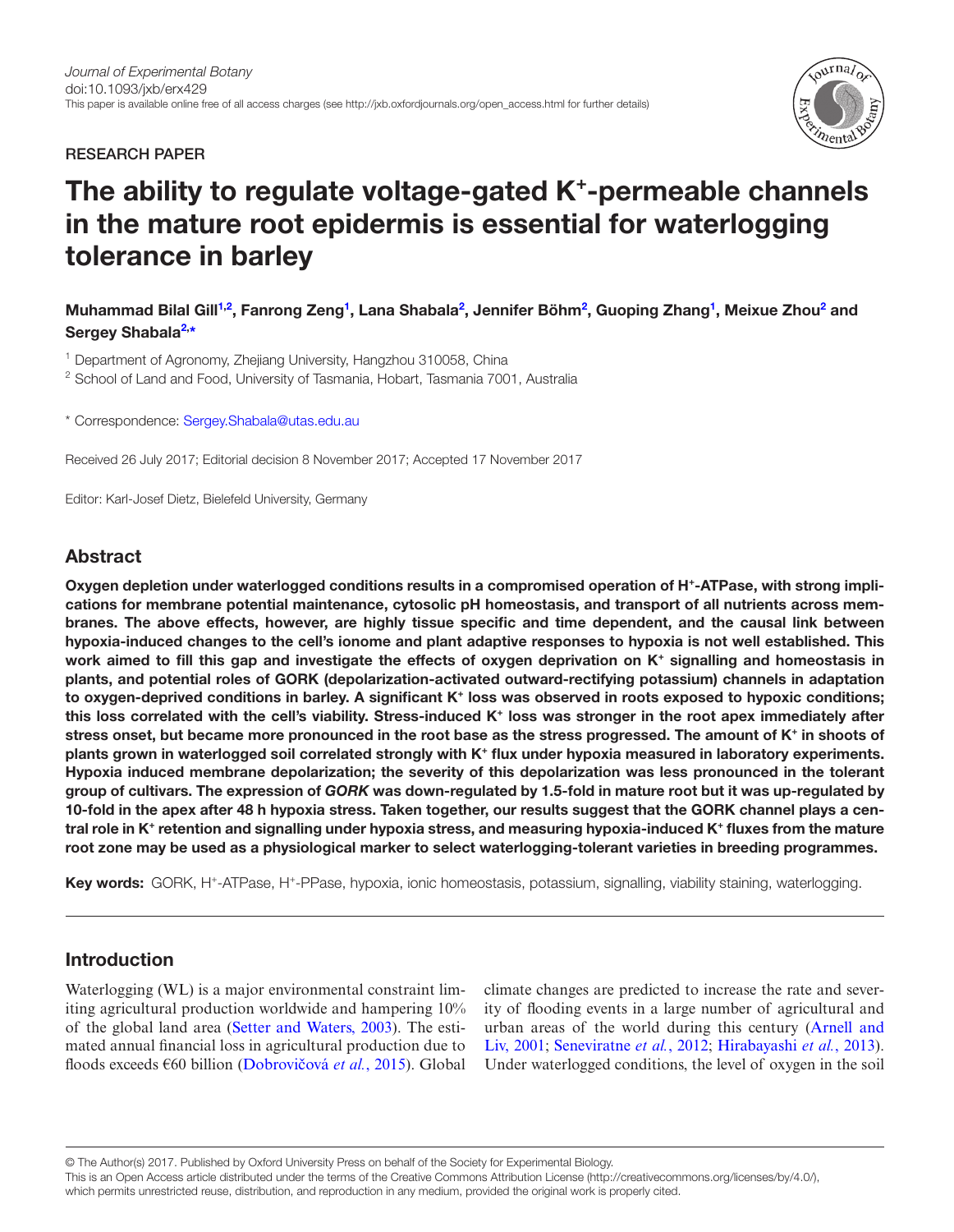drops down rapidly from 230 nmol  $m^{-3}$  (well-drained soil) to 50 nmol m−3 (hypoxic) (Turner and Patrick, 1968) or may even result in a complete absence of oxygen (anoxia), due to high microbial activities (Ponnamperuma, 1984). Under these hypoxic and anoxic conditions, the resultant  $O<sub>2</sub>$  deficiency and accumulation of  $CO<sub>2</sub>$  in the root zone limit the root metabolism, aerobic respiration, and ATP synthesis, affecting the growth of shoots and roots (Gibbs and Greenway, 2003; Bailey-Serres and Colmer, 2014). In addition, hypoxia also limits the availability of required energy to fuel the  $H^+$ -ATPase pumps and severely affects the transportation of ions which ultimately affect the growth and yield (Bailey-Serres and Voesenek, 2008; Elzenga and van Veen, 2010).

Potassium  $(K^+)$  is the second most abundant mineral element in plant tissues. Although the availability of  $K^+$  differs from ~0.025 mM to 5 mM in different soils depending on the soil type and other environmental factors (Maathuis, 2009), cytosolic  $K^+$  concentrations in plants are sustained at a level of ~150 mM (Kronzucker *et al.*, 2008; Shabala *et al.*, 2016) to enable the essential role of  $K^+$  in activating and regulating nearly 70 different metabolic enzymes in plants (Dreyer and Uozumi, 2011). Potassium also plays an important role as a determinant of cell fate, with cytosolic  $K^+$  acting as a trigger of programmed cell death under a range of biotic and abiotic stress conditions (Shabala, 2009; Demidchik *et al.*, 2010). The plant's ability to take up  $K^+$  is significantly reduced under  $O_2$ deficient conditions (Kreuzwieser and Gessler, 2010; Zhao *et al.*, 2012; Zeng *et al.*, 2014), but detrimental effects of WL on plants may be ameliorated by the exogenous application of K+ to soil or as a foliar spray (Ashraf *et al.*, 2011; Wang *et al.*, 2013).

Although the important role of maintaining intracellular  $K<sup>+</sup>$  homeostasis in plant adaptive responses to flooding stress has been repeatedly mentioned on many occasions (Pang *et al.*, 2004; Colmer and Greenway, 2010; Mugnai, 2011; Shabala *et al.*, 2016), some controversies were reported in the previously published studies. While a significant decline in the shoot  $K^+$  content under waterlogged conditions was reported in many species [e.g. eucalypts (Close and Davidson, 2003); *Hordeum marinum* (Malik *et al.*, 2008); wheat (Trought and Drew, 1980); lucerne (Smethurst *et al.*, 2005); soybean (Board, 2008)], results on roots are more controversial. The reported results range from a substantial decline [e.g. lucerne (Smethurst *et al.*, 2005); wheat (Buwalda *et al.*, 1988); cucumber (Alcántara *et al.*, 1991); cherrybark oak (Pezeshki *et al.*, 1999)] to no change or even an increase [e.g. corn (Ashraf and Rehman, 1999); baldcypress ( Pezeshki *et al.*, 1999); *Lotus tenuis* (Teakle *et al.*, 2010)] in root  $K^+$  content. In a study using two halophyte grasses (*Puccinellia ciliata* and *Thinopyrum ponticum*) differing in WL stress tolerance (Teakle *et al.* 2013), the WL-tolerant *P. ciliata* showed a significant uptake of K<sup>+</sup> under oxygen-deprived conditions, while the more sensitive *T. poticum* showed a substantial  $K^+$  leakage when measured by the microelectrode ion flux estimation (MIFE) system. The possible explanations for the above controversies may lay in the fact that both transport and regulation of  $K^+$  homeostasis under  $O_2$ -limited conditions should be put into the context of the root tissue and genotypic specificity. Also, even

though the link between the root's ability to retain  $K^+$  and the WL stress tolerance has been reported (Pang *et al.*, 2006; Zeng *et al.*, 2014), the molecular mechanisms underlying this phenomenon remain unclear.  $K^+$  transport across the plasma membrane (PM) is mediated by a very large number (75 in Arabidopsis) of transport systems, and which of them plays a major role in hypoxia response remains to be elucidated.

The PM H<sup>+</sup>-ATPases generate the proton motive force (Sondergaard *et al.*, 2004) and thus are central to the maintenance of membrane potential (MP) and nutrient uptake by roots. Oxygen deficiency rapidly depolarizes the PM potential of WL-sensitive species of higher plants (Buwalda *et al.*, 1988; Teakle *et al.*, 2013). As a result, the channel-mediated uptake of many essential cations (e.g.  $K^+$ ,  $Mg^{2+}$ , and  $NH_4^+$ ) is reduced or becomes thermodynamically not feasible. Also, uptake of most of the essential anions (e.g.  $NO_3^-$  or  $SO_4^{2-}$ and  $PO_4^2$ ) is reduced, as a consequence of a reduced driving force for H<sup>+</sup>-coupled symport systems (Kreuzwieser and Gessler, 2010; Wang *et al.*, 2013). Many biotic and abiotic stresses induce  $K^+$  leakage from plant tissues; in most cases, this  $K^+$  efflux is mediated by depolarization-activated outwardly-rectifying K+ (GORK) channels (Demidchik *et al.*, 2014; Shabala and Pottosin, 2014). The GORK channel displayed high expression in guard cells, roots (epidermal cells, cortex, and root hairs), and cells of the vascular tissue (Gambale and Uozumi, 2006; Ward *et al.*, 2009). The expression and activity of GORK channels were both substantially affected under drought, salt, and cold stress conditions (Becker *et al.*, 2003), and these channels were named as a major pathway for stress-induced  $K^+$  leakage in many plant species exposed to salt stress (Shabala and Cuin, 2008; Jayakannan *et al.*, 2013). A pharmacological study suggested that the hypoxia-induced  $K^+$  leakage may also be mediated by KOR channels, as  $K^+$  efflux in barley roots was strongly inhibited (Pang *et al.*, 2006) by the application of tetraethylammonium, a known blocker of the voltage-gated Shakertype  $K^+$  channel to which GORK belongs. In a recent study from our laboratory, we have shown (Wang *et al.* 2016) that the expression of *GORK* was down-regulated in hypoxic root cells of wild-type Arabidopsis. In addition, the mutant *gork1- 1* lacking functional GORK channels showed significantly higher K<sup>+</sup> accumulation in both elongation and mature zones under hypoxia stress, compared with the wild type. After 3 d of hypoxia stress, *gork1-1* showed a significantly smaller  $K^+$ efflux than the wild type in the elongation zone, and retained an influx in the mature zone while the wild type showed a  $K^+$ efflux (Wang *et al.*, 2016). The most likely explanation behind this tissue-specific  $K^+$  efflux would be the differential regulation ability of GORK channels in the elongation and mature root zones. Can the same conclusion be extrapolated from Arabidopsis to cereals? Are all root cells equally sensitive to hypoxia, or do some tissues have a higher demand for oxygen? Can hypoxia stress-induced  $K^+$  efflux be used as a physiological marker for WL stress tolerance? If yes, from where should it be measured?

The aim of this study was to fill the above gaps in our knowledge. To achieve this, we used contrasting barley cultivars to investigate tissue- and genotype-specific effects of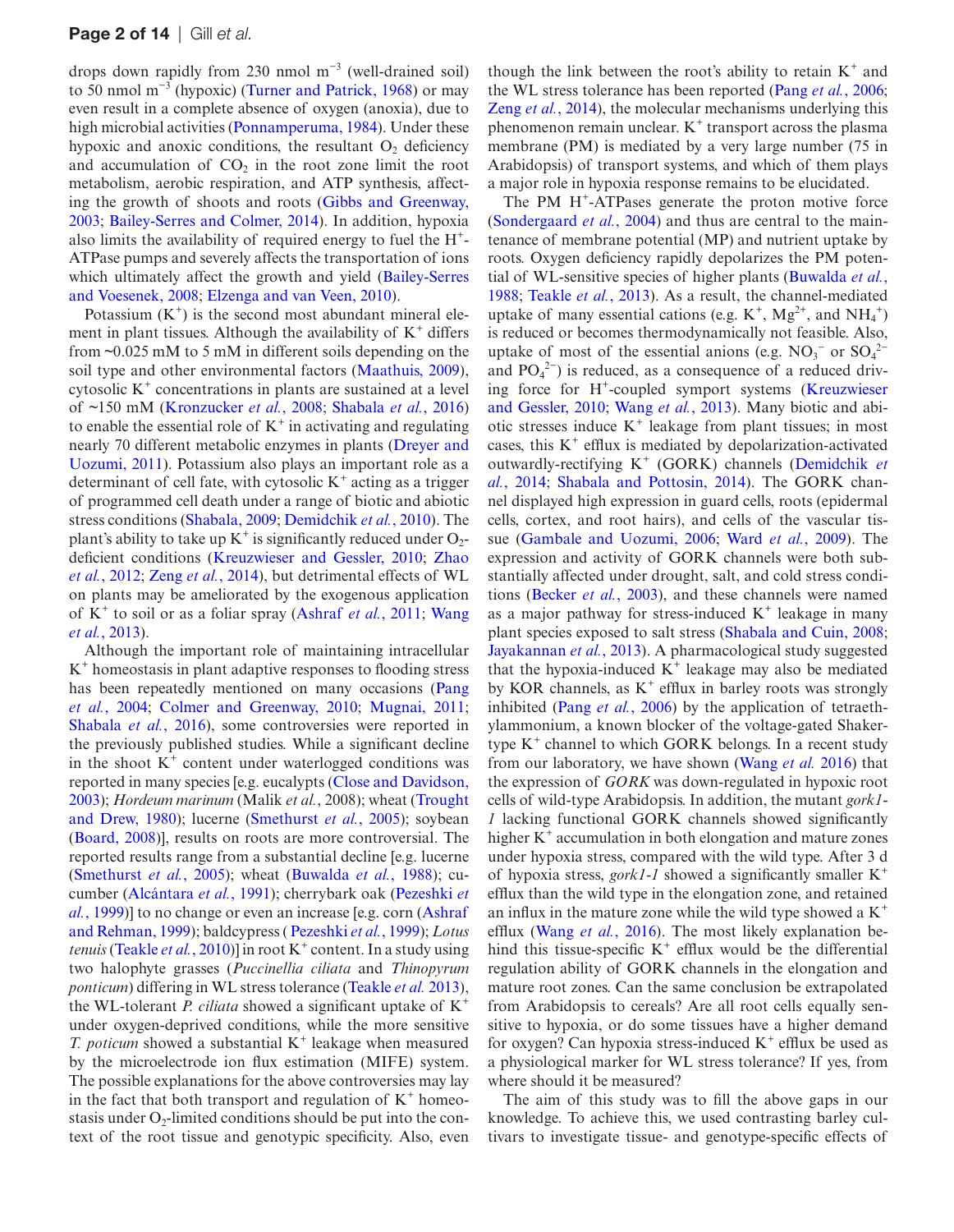hypoxia on K+ retention in roots. Also, the role of GORK channel in  $K^+$  release was investigated by measuring hypoxiainduced changes in root MP and correlating it with the extent of  $K^+$  efflux from the root. Our results showed that hypoxic conditions caused a significant loss of  $K^+$  in a time- and genotype-specific manner, affecting cell viability and  $K^+$  regulation, and led to the conclusion that the genotypic difference in WL stress tolerance in barley is conferred by the differential ability to regulate voltage-gated  $K^+$ -permeable channels in the mature root epidermis.

# Materials and methods

#### *Plant material and growth conditions*

Six barley (*Hordeum vulgare* L.) cultivars contrasting in WL tolerance were used in this study. Among these cultivars, CM72, TX9425, and Yerong are tolerant, and Gairdner Franklin, and Naso Nijo are sensitive to WL (Pang *et al.*, 2004; Zhou *et al.*, 2012). Seeds were acquired from China and the Australian Winter Cereal Collection Centre, and reproduced in the field, using Tasmanian Institute of Agriculture (TIA) facilities in Launceston. Seeds were surface sterilized with 10% commercial bleach (NaClO 42 g l<sup>-1</sup>; Pental Products, Shepparton, Australia), thoroughly rinsed with tap water (for at least 30 min), and then grown in wet paper rolls with basic salt medium (BSM) solution (0.5 mM KCl+0.1 mM CaCl<sub>2</sub>, pH 5.6) in the dark for 3 d at room temperature (25  $\pm$  1 °C). Two treatments were used in electrophysiological experiments: (i) control (BSM, aerated); and (ii) hypoxia (BSM solution made with 0.2% agar and bubbled with  $N_2$  gas). For the treatment with agar, the stagnant solution was prepared by adding agar (Cat. No. LP0011, Oxoid, Hampshire, UK) to the BSM solution at a ratio of 0.2% (w/v) and boiled, then cooled down overnight at room temperature with magnetic stirring to prevent formation of lumps. The agar solutions were pre-bubbled with high purity  $N<sub>2</sub>$  (Cat. No. 032G, BOC Gases, Hobart, Australia) for at least 1 h before being used in the experiment.

#### *Glasshouse experiments*

For glasshouse experiments, seeds of the above six barley varieties were grown in 2 litre pots filled with sandy loam soil. The soil was collected from the University of Tasmania farm and mixed with essential macronutrients (in g  $l^{-1}$ : 0.51 NH<sub>4</sub>NO<sub>3</sub>, 1.35 NaH<sub>2</sub>PO<sub>4</sub>, 0.48 K<sub>2</sub>SO<sub>4</sub>, 0.31 CaSO<sub>4</sub>, and 0.14 MgCl<sub>2</sub>). During the germination stage, plants were watered with tap water at field capacity. Germinated plants were then thinned to eight uniform and healthy plants in every pot. Plants were grown under controlled glasshouse conditions (with a day-length of 14 h; light/dark temperatures of 25/15  $\textdegree$ C; and relative humidity of 65–75%) at the University of Tasmania (Hobart, Australia) in March–April 2014.

Treatments were imposed when plants were 10 d old. Two treatments were given: control (well aerated) and WL (submerged pots). For treatment with WL, pots were placed into large containers (four pots in each container). WL conditions were imposed by using half-strength Hoagland's nutrient solution (Hoagland and Arnon, 1950). The water level of waterlogged treatment was kept 15 mm above the soil surface. Control (well-aerated) plants were irrigated on a daily basis with 150 ml of half-strength Hoagland's nutrient solution. Plants were subjected to treatments for 4 weeks. Leaf chlorophyll content was measured from the centre of the fully expanded leaves using a SPAD meter (SPAD-502, Minolta, Japan). Before harvesting for biomass, the number of chlorotic, necrotic, and total leaves from each plant were counted. The relative amount of chlorotic and/or necrotic leaves was then calculated according to the equation: ratio of chlorotic (or necrotic) leaves=no. of chlorotic (necrotic) leaves/no. of total leaves. Ten replicates were randomly taken for each treatment×variety combination. Fresh weight of shoots was recorded after harvesting, and the dry weight was measured after drying in a UniTherm Drier (Birmingham, UK) for 2 d at 65 °C. Four replicates each consisting of four plants were used for each treatment.

#### *Viability staining*

For viability staining, surface-sterilized seeds of different barley cultivars were grown in aerated hydroponic BSM solution in the dark for 2 d at  $25 \pm 2$  °C. On the next day, seedlings were transferred into a 14 h/10 h light/dark regime for 1 d. The root area of plants was protected from direct light by using black containers. Two treatments, control and hypoxia (0.2% agar), were imposed and lasted for 48 h. The cell viability was measured by using a fluorescein diacetate (FDA)–propidium iodide (PI) double staining method, principally as described by Koyama *et al.* (1995). The settings of the camera for all experiments were kept constant during image acquisition. The green fluorescence signal intensity (a measure of the cell viability) was quantified by using ImageJ software (version 1.48, Java, 64 bit).

#### *Tissue elemental analysis*

For tissue elemental analysis, plants were harvested after 4 weeks of treatment. Plant shoots were washed three times with distilled water and blotted to remove excess water. Plants were kept at 80 °C for 48 h in an oven and then ground into a powder. Plant samples (0.2 g) were digested with a mixture of 5 ml of  $HNO<sub>3</sub>+1$  ml of  $HClO<sub>4</sub>$  in an infrared digestion furnace (PEIOU-SKD-20N, China). The resultant solutions were diluted to 25 ml using  $2\%$  HNO<sub>3</sub> and filtered with a 0.45 µm filter paper. The concentration of  $K^+$  in the filtrate was determined using inductively coupled plasma–atomic emission spectrometry (IRIS/AP optical emission spectrometer) following a standard procedure.

#### *MIFE ion flux measurements*

Net fluxes of  $K^+$  and H<sup>+</sup> were measured from 60  $\pm$  10 mm long roots by using a non-invasive ion flux measurement (MIFE) technique (University of Tasmania, Hobart, Australia). The theory of MIFE measurements and other details of calibration and fabrication related to ion-selective microelectrode are given in our previous publications (Shabala *et al.*, 2006, 2010). In brief, borosilicate microelectrodes were filled with appropriate backfilling solution. Electrode tips were then filled with an appropriate liquid ion exchanger (LIX) (Fluka catalogue no.  $60031$  for K<sup>+</sup> and 95297 for  $H^+$ ). After calibration in a set of pH and different  $K^+$  standards, the electrodes were mounted on a 3D micromanipulator. Electrodes were then positioned 40  $\mu$ m from the root surface and placed on the same plane 2–3  $\mu$ m from each other. During the measurement of fluxes, microelectrodes were moving between two positions: 40 µm (close to the root epidermis) and away  $(90 \,\mu m)$  in a 10 s cycle squarewave manner. The potential difference between these two points was recorded by the MIFE CHART software and converted into electrochemical potential difference by using cylindrical diffusion geometry (Newman, 2001).

Prior to measurement, a 3-day-old seedling was taken from a paper roll and immobilized horizontally by the Plexiglass partitions 2 mm above the surface of the chamber (see Supplementary Fig. S1 at *JXB* online). The measuring chamber was filled with hypoxia solution, with the coleoptile being above the surface of the solution. Seedlings for control were well aerated during the period of treatment, whereas hypoxia- (0.2% agar) treated seedlings were kept in stagnant conditions for different times, ranging from 2 h to 48 h. The seedlings were then placed in a Faraday cage for MIFE measurements. Net ion fluxes were measured for 10 min; the steady-state fluxes were achieved by averaging the values of the last 5 min. For each treatment, net ion fluxes were measured from intact roots of at least 6–8 individual seedlings.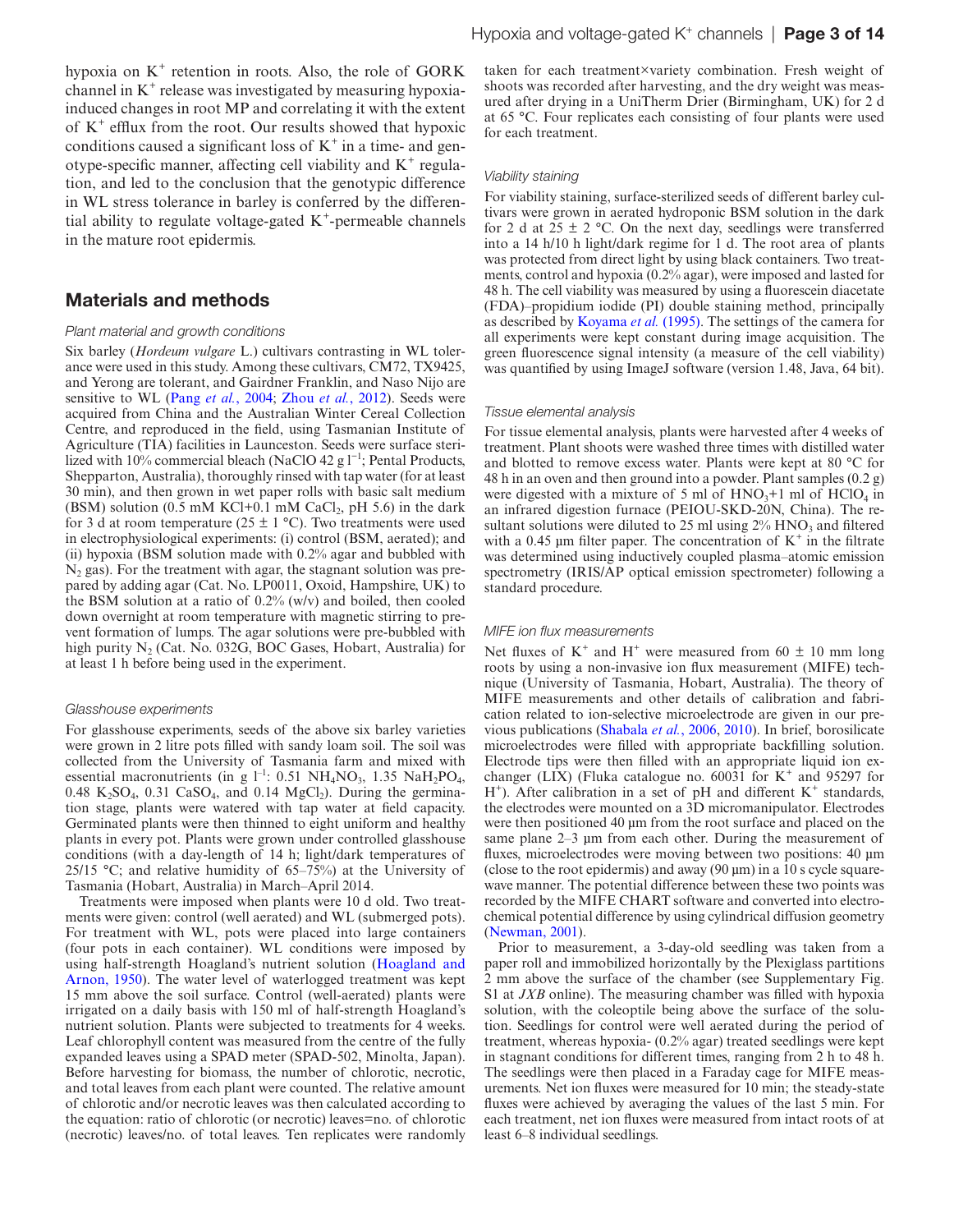# **Page 4 of 14** | Gill *et al.*

In some experiments, excised roots were used to eliminate the possibility of oxygen supply through coleoptiles and to restrict internal oxygen movement. For this purpose, a 3-day-old seedling was taken from the paper roll and the coleoptile was removed gently with a scalpel blade. The excised roots were placed in a Faraday cage for MIFE measurements after giving different treatments as described in the previous paragraph. For each treatment, net ion fluxes were measured from 6–8 individual roots with excised coleoptiles.

#### *Membrane potential measurements*

MP was measured from epidermal cells of intact barley roots. The MP measurements were performed as described previously (Cuin and Shabala, 2005; Bose *et al.*, 2010). Briefly, conventional microelectrodes (Harvard Apparatus) were filled with 1 M KCl and connected to the MIFE electrometer via an Ag/AgCl half-cell. During MP measurement, the microelectrode with a tip diameter of 0.5 µm was impaled into the epidermal cells of the mature root zone with a manually operated 3D micromanipulator (MHW-4, Narishige, Tokyo, Japan). MP values were recorded by the MIFE CHART software for at least 2 min after stabilization (Newman, 2001). For MP measurements, the barley seedlings were mounted in the vertical chambers and treated with a hypoxic solution as described for MIFE experiments. For each treatment, MP values were measured from roots of 5–6 individual seedlings. At least four different cells were measured for each seedling. MP measurements were made either before (time zero) or after 48 h of treatment.

#### *Pharmacology*

Roots pre-treated with hypoxia stress (0.2% agar) for 24 h and control roots were used for pharmacological experiments. Net ion fluxes were measured for 5 min in both control and hypoxia-treated roots, then 0.5 mM orthovanadate (a potent inhibitor of the H+-ATPase pump) was applied and steady-state fluxes were recorded for another 10 min. For each treatment, net ion fluxes were measured from roots of at least 6–8 individual seedlings.

#### *Quantitative real-time PCR*

RNA from the root apices (4–5 mm long) from both mature and elongation zones of barley were isolated using the ISOLATE II RNA Plant Kit (Bioline) and purified by the ISOLATE II micro clean-up kit (Bioline) according to the manufacturers' protocols. A 8000 ng aliquot of total RNA was reverse transcribed using a Sensi FAST cDNA Synthesis Kit (Bioline) in a total volume of 20 µl. RNA concentration was monitored witha Nano Drop 8000 UV-Vis Spectrophotometer (Thermo Scientific). Quantitative real-time PCRs (qRT-PCRs) were performed in a Roto-Gene 3000A (Corbett Research) with the Quanti Nova SYBR Green PCR Kit (Qiagen) in a 20 µl volume containing 2 µl of 5-fold diluted cDNA and 0.7 nM primer mix (1:1 mix of forward and reverse primers). After a hot start (5 min at 95 °C), a two-step PCR program was applied: 45 times for 10 s at 95 °C, and 30 s at 60 °C, followed by a dissociation curve by increasing the temperature every 1 °C from 55 °C to 99 °C (with a 5 s hold at each temperature). Primers (Gene Works) are listed in Supplementary Table S1. All quantifications were normalized to 10 000 molecules of the housekeeping gene *HvGAPDH* and each transcript was quantified using individual standards. For each gene, the quantification in the mature and elongation zones of control conditions was also normalized to 1 (corresponding to 100%). Three to five technical and biological replicates were performed for each experiment and treatment.

#### *Statistical analysis*

Statistical analysis was performed by the statistical package IBM SPSS Statistics 20 (IBM, New York, NY, USA). All data in the table and figures are given as means ±SE. The significant difference between means was evaluated by Duncan's multiple range test.

# **Results**

#### *Genotypic variation in plant growth under waterlogging*

A glasshouse experiment was undertaken to assess the genotypic variation in a range of barley genotypes under WL stress. Four weeks of WL stress affected the growth of all cultivars, but to a different extent. The most severe effect of WL on plant growth was observed in cultivars Gairdner, Franklin, and Naso Nijo (Fig. 1). These varieties were therefore termed WL sensitive, in contrast to the other three termed WL tolerant. When these cultivars were grown in sandy loam soil for 4 weeks, the average shoot fresh weights of tolerant and sensitive cultivars were reduced by 42% and 68% relative to the control, respectively; for shoot dry weight, these values were  $32\%$  and  $61\%$  (Fig. 1A, B). The chlorophyll content in the tolerant and sensitive group of cultivars was reduced by 9% and 41% as compared with the respective controls (Fig. 1C). The effect of WL treatment on chlorophyll content (SPAD value) was not significant (*P*<0.05) in tolerant cultivars TX9425 and Yerong (Fig. 1C). The results showed that WL treatment induced the chlorosis and necrosis of leaves, and the tolerant cultivars performed much better as compared with the sensitive cultivars (Fig. 1D). There were no chlorotic and necrotic signs on leaves of WL-tolerant cultivars, while in sensitive cultivars 21% chlorotic and 26% necrotic leaves were observed on average under WL treatment (Fig. 1D).

### *Hypoxia-grown barley cultivars differed in cell viability and whole-plant K+ content*

We next used the viability staining technique to comprehend tissue-specific effects of hypoxia on cell metabolism (Fig. 2). A significant (*P*<0.05) loss of viability was found in both the elongation and mature zone after hypoxia (Fig. 2B). The apical cells were more severely damaged as compared with the mature zone (as indicated by the deep red colour in Fig. 2A). However, a very strong heterogeneity of the fluorescent signal from the apex (Fig. 2A) has questioned the suitability of this zone as a physiological marker in screening programmes. In this context, the signal from the mature zone was more uniform and thus more suitable for screening purposes. Thus, we have used this region for comparing effects of hypoxia on root cell viability among six contrasting barley cultivars (Fig. 3A). There was no sign of any viability loss in tolerant cultivars in the mature zone, but clear signs of the viability loss were observed in sensitive cultivars when compared with appropriate controls (Fig. 3A). The above visual observations were then quantified, revealing a statistically significant (at *P*<0.05) difference between two groups (Fig. 3B, C). In sensitive cultivars, the loss of viability was almost 1.5- to 2-fold greater than in tolerant cultivars (Fig. 3C). The loss of cell viability in hypoxia-treated roots mirrored the changes imposed by WL stress in shoot  $K^+$  content of glasshousegrown barley cultivars (Fig. 3D). Here, sensitive cultivars lost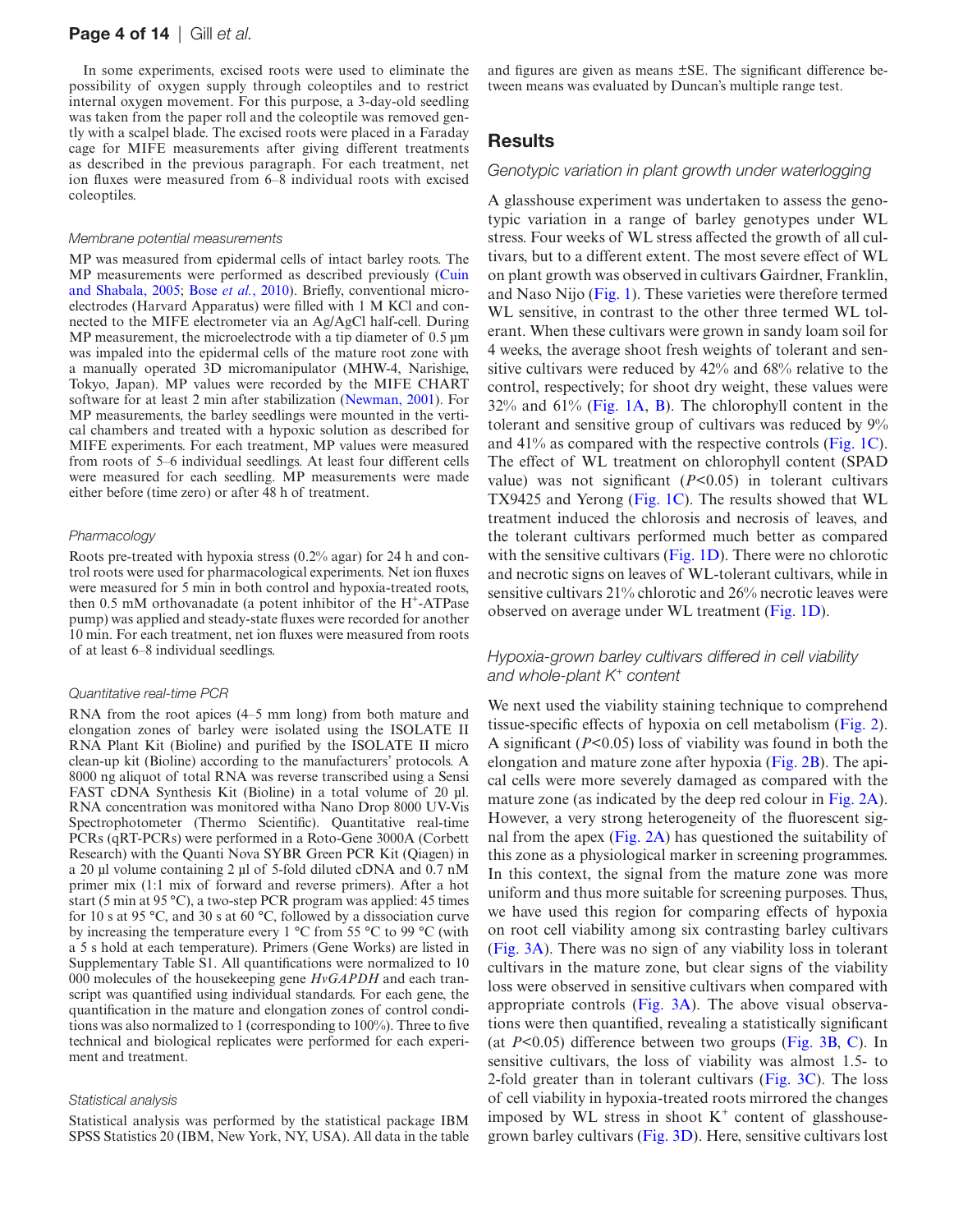

Fig. 1. Effects of waterlogging (WL) on agronomical and physiological characteristics of six contrasting barley cultivars. (A) Shoot fresh weight; (B) shoot dry weight; (C) chlorophyll content (SPAD values); and (D) the ratio of chlorotic and necrotic leaves (calculated as the number of chlorotic or necrotic leaves divided by the total number of leaves). Values are means ±SE (*n*=4). Different lower case letters indicate a significant difference at *P*≤0.05 according to Duncan's multiple range tests.

1.5- to 2-fold more  $K^+$  in the shoot, as compared with tolerant cultivars.

# *Long-term hypoxic treatment is more detrimental to root ion fluxes*

Net  $K^+$  and  $H^+$  fluxes were measured from intact barley roots to examine the effects of hypoxia on the ion flux profile along the root axis. Different treatment durations were used, ranging between 2 h and 48 h. A significant uptake of  $K^+$  in the mature zone and a strong efflux in the elongation zone were observed under control conditions (Fig. 4A). Hypoxic treatment for 2 h increased net  $K^+$  efflux in the elongation zone; no significant change in net  $K^+$  flux was observed in the mature zone (Fig. 4A) at this time point. As hypoxia progressed, both  $K^+$  uptake (in the mature zone) and leakage (in the apex) were gradually reduced (24 h and 48 h hypoxic treatments). In the mature zone, no significant change was found for net  $H^+$  efflux, while a considerable reduction of  $H^+$  influx was observed in the elongation zone of intact roots after 2 h of hypoxia treatment (Fig. 4A). Steady-state  $H^+$  flux gradually decreased in both zones as the hypoxia treatment progressed.

A series of experiments were further conducted to verify the genotypic specificity of the detrimental effects of hypoxia on  $H^+$  and  $K^+$  fluxes (Fig. 4B-D) to see if hypoxia-induced ion fluxes could be used as a proxy for WL stress tolerance. The above six barley cultivars were used to compare ion fluxes under hypoxic conditions (48 h treatment). Measurements were conducted in the mature zone, 5 mm from the shoot base (Fig. 3). Hypoxia reduced the rate of  $H^+$  pumping and resulted in a significant decline in  $K^+$  uptake after 48 h of hypoxia (Fig. 4B, D). Tolerant cultivars showed significantly better abilities for  $H^+$  pumping and showed less decrease in K+ uptake than the sensitive cultivars under both control and hypoxic conditions (Fig. 4C, E), with tolerant cultivars showing 30% less  $K^+$  leakage (Fig. 4C) and 40% more  $H^+$  pumping (Fig. 4E) as compared with sensitive cultivars. The observed decrease in shoot K<sup>+</sup> content showed a strong ( $R^2$ =0.85) positive correlation with net  $K^+$  efflux from stressed roots measured in MIFE experiments (Supplementary Fig. S2).

# *Disruption of internal O<sub>2</sub> transport reduces ion fluxes under hypoxic conditions*

In the above experiments, measurements were conducted on intact seedlings, with their coleoptiles being in the air and thus operating as a 'snorkel' supplying oxygen to root tissues even in the absence of oxygen in the growth medium (Zeng *et al.*, 2014). Thus, as a next step, we have investigated the effect of hypoxia on ion fluxes in plants where internal oxygen supply was prevented by excising coleoptiles. Net ion fluxes were measured from 10 different positions along the root axis (Fig. 5). Strong net  $H^+$  efflux and  $K^+$  uptake were measured from the mature zone of excised roots under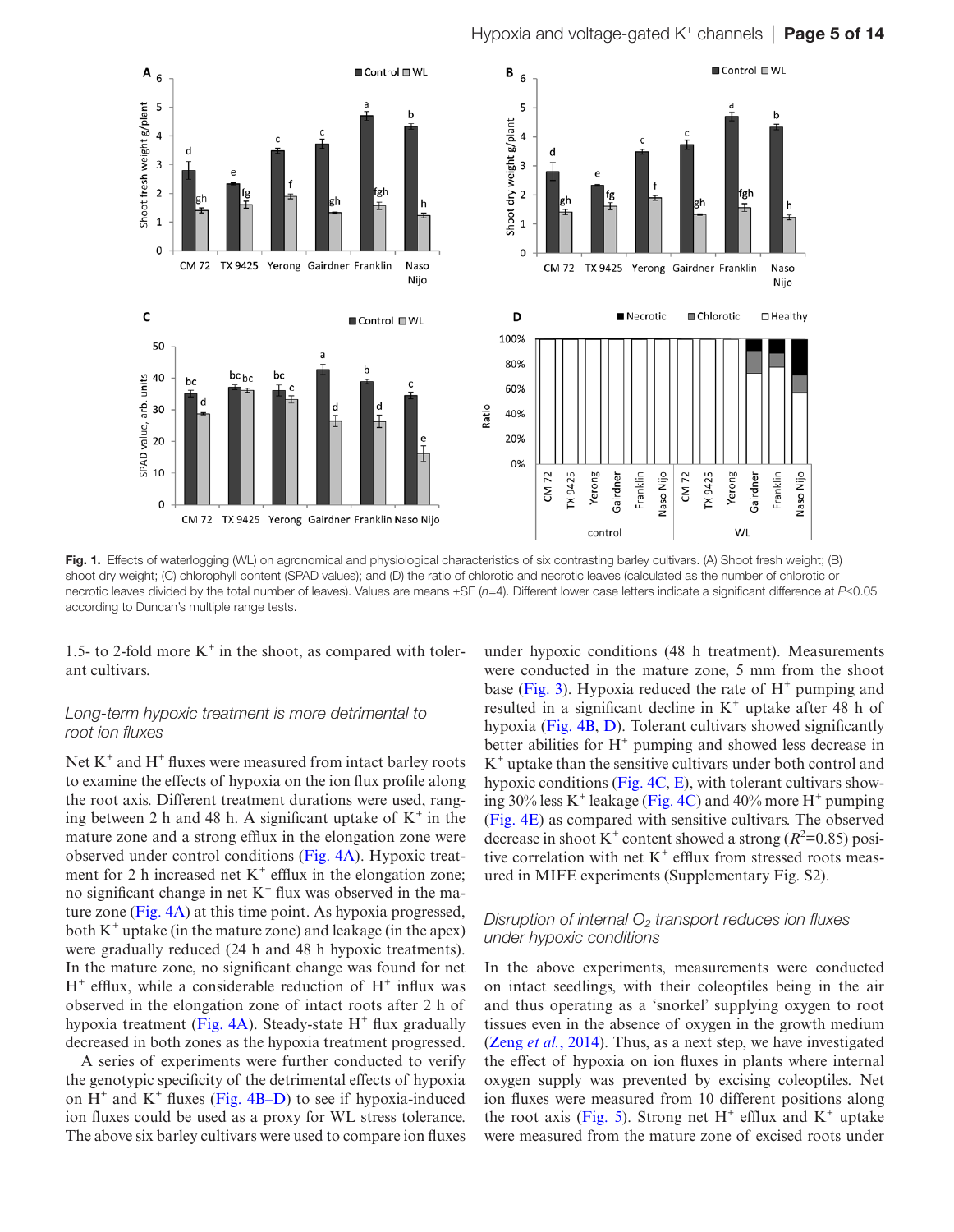### **Page 6 of 14** | Gill *et al.*



Fig. 2. Effects of hypoxia ( $N_2$ -bubbled 0.2% agar) on root viability of a waterlogging-sensitive barley cultivar (Gairdner). (A) Barley roots were stained with fluorescein diacetate–propidium iodide (FDA–PI). Control and 48 h hypoxia-treated barley roots stained with FDA (5  $\mu$ g m $^{-1}$  for 5 min) and PI (3 µg ml<sup>-1</sup> for 10 min) for fluorescence imaging. Viable cells displayed green fluorescence due to FDA, and non-viable cells displayed red fluorescence due to PI. One (of six) typical image is shown for each zone (elongation zone, ~3 mm from the root tip; mature zone, ~5–10 mm from the shoot base). (B) Quantification of the cell viability from mature and elongation zones of barley roots. The intensity of the green fluorescence signal (a measure of cell viability) was quantified by Image J software. Data are the mean ±SE (*n*=6–8 individual plants). Scale bar=0.5 mm. Different lower case letters indicate a significant difference at *P*≤0.05 according to Duncan's multiple range tests.

control conditions (Fig. 5A). In contrast to the mature zone, the elongation zone showed an influx of  $H^+$  and an efflux of  $K^+$  (positions PE, pre-elongation; DE, distal elongation; and M, mature zone in Fig. 5A). The onset of hypoxia resulted in a reduced  $K^+$  uptake in the mature zone and further increased  $K^+$  leak from the root apex after 2 h of hypoxia treatment (Fig.  $5B$ ). This K<sup>+</sup> loss in the apex was found to be transient and stopped after 24 h (Fig. 5A). In the mature zone, net  $K^+$ 

uptake was reduced to zero or even turned into net efflux after 48 h (Fig.  $5A$ ). The steady-state H<sup>+</sup> flux was also reduced considerably after 2 h of hypoxia treatment in both zones as compared with controls (Fig. 4A). A significant reduction in  $H<sup>+</sup>$  flux was measured as hypoxia progressed in both mature and elongation root zones after long-term hypoxic treatments (24 h and 48 h).

To understand the nature of transport systems mediating the observed effects of hypoxia on  $K^+$  fluxes in barley roots, a correlation analysis between  $K^+$  and  $H^+$  fluxes was conducted. A strong correlation between  $H^+$  and  $K^+$  fluxes existed at each time point (Fig. 5B), suggesting that the measured  $K^+$ fluxes were mediated by some voltage-gated transport system. These results further confirmed our previous finding (Zeng *et al.*, 2014) that the internal oxygen transportation played an important role in plant survival and performance under oxygen-limited conditions.

Given the fact that preventing internal oxygen transportation by excising coleoptiles results in a stronger effect on ion profiles along the root axis, we next looked at the genotypic variation in this trait amongst barley genotypes, comparing effects of 48 h hypoxia treatment on  $K^+$  and  $H^+$  fluxes from the mature zone in six contrasting cultivars (Fig. 6). A trend similar to that observed for intact coleoptiles was found, with hypoxia reducing  $H^+$  pumping and  $K^+$  uptake. The detrimental effect of hypoxia was much stronger in sensitive cultivars as compared with tolerant cultivars (Fig. 6B, D). The observed difference was much more pronounced in plants with excised roots (Fig. 6) compared with intact plants (Fig. 4B), suggesting that the former are more suitable to be used in screening barley germplasm for WL stress tolerance by the MIFE technique.

### *WL-tolerant cultivars maintain a more negative membrane potential*

 $K^+$  efflux under stress conditions is largely mediated by the Shaker-like  $K^+$  channels (GORK in Arabidopsis; Shabala and Pottosin, 2014). Most Shaker-like channels are strongly voltage gated in nature. The GORK channel is not an exception and is classified as a depolarization-activated outwardrectifying K+ channel (reviewed in Anschütz *et al.*, 2014). Accordingly, we have measured the MP of epidermal root cells to check if the extent of hypoxia-induced  $K^+$  leak is correlated with stress-induced changes in MP. Our data showed that tolerant cultivars maintained more negative MP values as compared with sensitive cultivars, under both control and hypoxic conditions (Fig. 7A). When pooled together, MP values in the sensitive group were almost 10% less negative than in the tolerant group (Fig. 7B). MP depolarization was found to be consistent with the lower steady-state  $H^+$  flux in hypoxic conditions (Fig. 4D, E). This reduction in MP values under both conditions points to the involvement of the voltagegated outward-rectifying  $K^+$  channels as the major path for the observed stress-induced  $K^+$  leak. This conclusion is further supported by pharmacological experiments using vanadate, a known blocker of H+-ATPase. In the mature zone, a significant reduction in  $H^+$  efflux was measured in control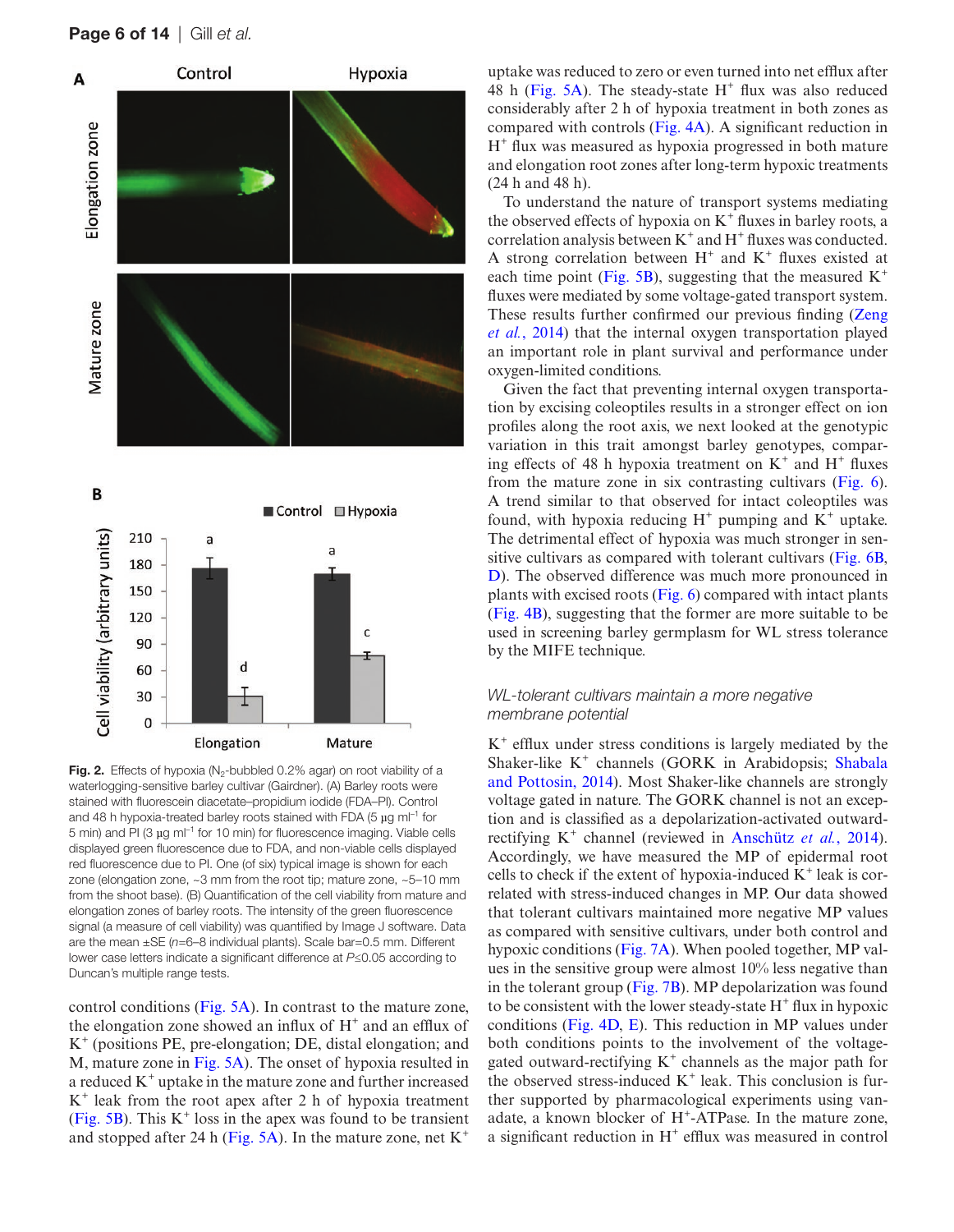

Fig. 3. (A) Genotypic variation in effects of hypoxia (N<sub>2</sub>-bubbled 0.2% agar) on root viability of six barley cultivars differening in waterlogging (WL) stress tolerance. Barley roots were stained with fluorescein diacetate–propidium iodide (FDA–PI). Viable cells displayed green fluorescence due to FDA, and non-viable cells displayed red fluorescence due to PI. One (of six) typical image is shown for each cultivar in the mature zone, ~5–10 mm from the shoot base. The intensity of the green fluorescence signal (a measure of cell viability) was quantified by Image J software. Scale bar=0.5 mm. (B) Quantification of the cell viability from the mature root (5–10 mm from the shoot base). (C) Mean pooled cell viability quantification values for three tolerant and three sensitive varieties measured as above. (D) Effects of 4 weeks WL stress on K<sup>+</sup> content in shoots of six contrasting barley cultivars grown in sandy loam soil (mg g–1 DW). Data are mean ± SE (*n*=6–8 individual plants). Different lower case letters indicate a significant difference at *P*≤0.05 according to Duncan's multiple range tests.

roots, while the efflux changed into an influx after vanadate application in the hypoxia-treated roots (Fig. 7D). Much higher  $H^+$  influx was measured in the elongation zone when vanadate was applied to both control and hypoxia-treated barley roots (Fig. 7C).

### *Hypoxic-induced changes in relative expression of*  GORK *and H+ -pump-related genes*

We next compared the relative expression pattern of *GORK* genes and genes conferring PM and tonoplast H+-ATPase  $(HA)$  and  $H^+$ -pyrophosphatase (VP) pumps, in two root zones. The relative transcript level of the H+-ATPase (*HvPMHA*) under hypoxia conditions showed a comparable pattern in the mature and elongation zone (Fig. 8A), reducing the expression by 53% and 42%, respectively. This reduction in the gene expression matches nicely the reported 40–60% reduction in net  $H^+$  flux measured by MIFE (Fig. 4A, D). By applying hypoxia, the relative expression of the  $K^+$  outward rectifier gene  $HvGORK$  decreased  $\sim80\%$  in the mature zone (Fig. 8B). In contrast, the *HvGORK* transcript level in the elongation zone showed a pronounced increase under hypoxia treatment, which resulted in a 10-fold higher *HvGORK* expression relative to the non-treated elongation zone. For both vacuolar H+-PPases (*HVP* genes), the relative expression in the mature zone decreased by >60% under hypoxia conditions (Fig. 8C, D), whereas in the elongation zone the hypoxia treatment resulted in a minor change of *HVP1* expression. In the elongation zone, the relative expression of *HVP10* was significantly higher (2.5-fold) under hypoxia treatment compared with the control condition.

# **Discussion**

# *K+ retention confers cell viability and contributes to genotypic difference in WL tolerance in barley*

Potassium is the most abundant inorganic cation in plant cells that plays a crucial role in numerous physiological processes including turgor maintenance, regulation of enzymatic activity, maintenance of membrane polarization, control of sugar and ion loading, and energy conservation processes (Dreyer and Uozumi, 2011; Shabala *et al.*, 2014). Potassium also plays an important role in plant adaptive responses to the hostile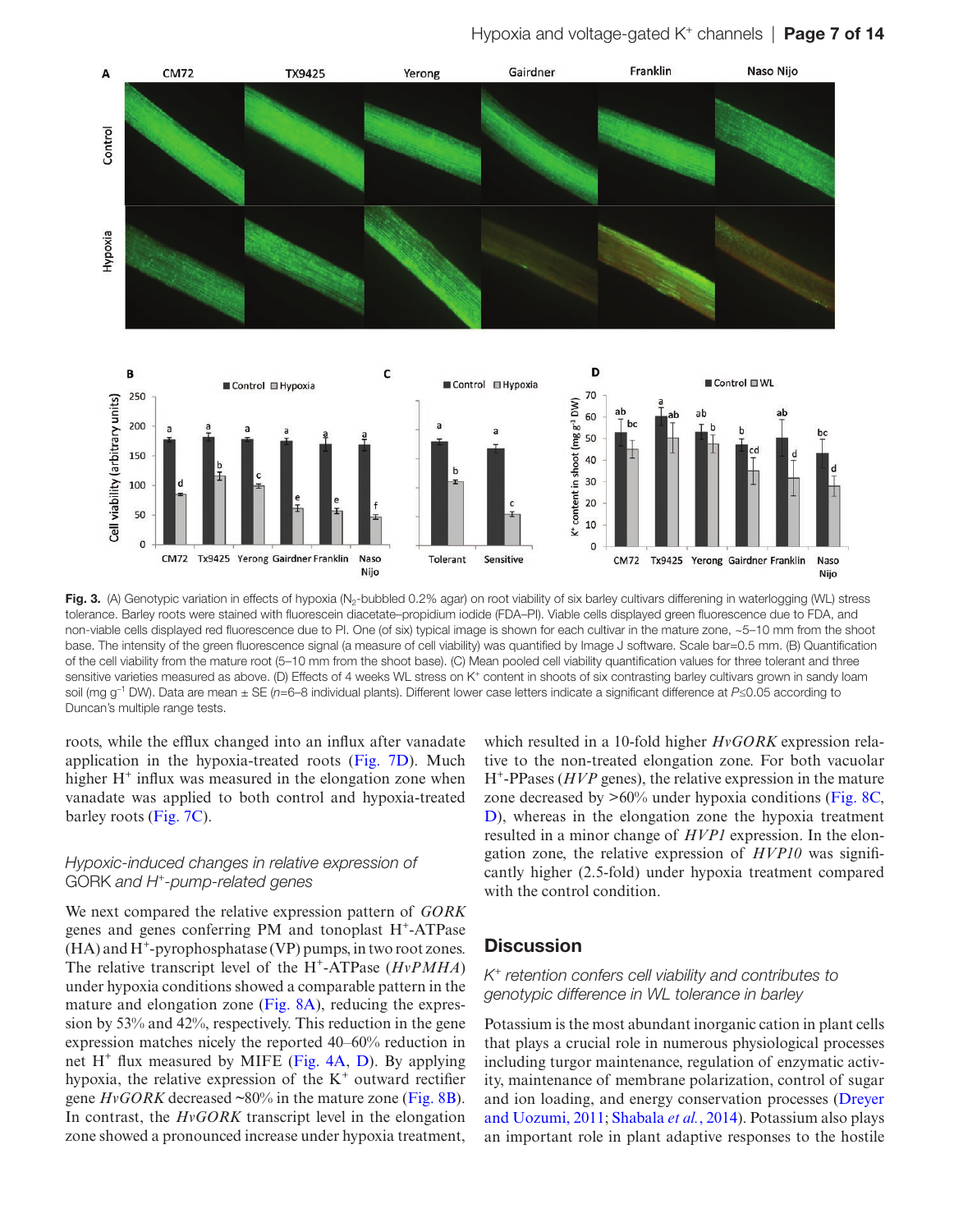

Fig. 4. Effects of hypoxia (N<sub>2</sub>-bubbled 0.2% agar) on net K<sup>+</sup> and H<sup>+</sup> fluxes measured from barley root epidermis of intact seedlings. (A) Mean fluxes were measured from the intact roots of a waterlogging-sensitive barley cultivar (Gairdner) in control and after 2, 24, and 48 h of hypoxia treatment from different zones along the root axis. EZ indicates the elongation zone figure. (B) Net K<sup>+</sup> flux measured after 48 h of hypoxia treatment in the mature root zone (5 mm from the root base) of six barley cultivars contrasting in waterlogging tolerance. (C) Mean pooled K<sup>+</sup> values for three tolerant and three sensitive varieties measured as above. (D) Net H<sup>+</sup> flux measured after 48 h of hypoxia treatment in the mature root zone (5 mm from root base) of six barley cultivars contrasting in waterlogging tolerance. (E) Mean pooled H<sup>+</sup> values for three tolerant and three sensitive varieties measured as above. Data are the mean ±SE (*n*=6–8 individual plants). Different lower case letters indicate a significant difference at *P*≤0.05 according to Duncan's multiple range tests.

environment. The ability of plant tissue to retain  $K^+$  was positively correlated with salinity stress tolerance in a broad range of plant species including barley (Chen *et al.*, 2005), tomato (Heuer, 2003), wheat (Colmer *et al.*, 2006; Cuin *et al.*, 2008), lucerne (Smethurst *et al.*, 2008), rice (Ismail *et al.*, 2007), and poplar (Sun *et al.*, 2009). Early studies in our laboratory have also indicated that  $K^+$  retention ability in barley roots may be linked to WL stress tolerance (Zeng *et al.*, 2014). This suggestion is now fully validated by screening more barley cultivars differing in WL tolerance. We showed that the overall plant performance under waterlogged conditions (Fig. 1) correlated with whole-plant  $K^+$  tissue content (Fig. 3D), and that the inability of roots to retain  $K^+$  resulted in a loss of cell viability in sensitive genotypes (Figs. 2, 3). Moreover, the cell viability loss was more severe in the elongation zone tissues which also showed a significantly higher  $K^+$  loss as compared with mature root tissues (Fig. 4). In this context, the current results are consistent with previous studies which reported

a reduction in  $K^+$  uptake in response to waterlogged conditions at the whole-plant level (Colmer and Greenway, 2010; Elzenga and van Veen, 2010; Zeng *et al.*, 2014), and exogenously applied  $K^+$  showed a beneficial effect on plant performance and alleviated the hostile effects of WL (Ashraf *et al.*, 2011; Wang *et al.*, 2013). Taken together, the data reported in the present study implicate cytosolic  $K^+$  retention as a key determinant of plant adaptive ability to hypoxia stress.

Interestingly, hypoxia-induced  $K^+$  efflux from the elongation zone increased in the first hours after stress onset but was then reduced to zero (Figs. 4A, 5A). These results may be indicative of the signalling role of  $K^+$  in this tissue. It was suggested that the transient decline in the cytosolic  $K^+$ pool may help plants to survive energy crises by 'shutting down' many energy-dependent processes such as protein synthesis and entering into the defence mode (Demidchik *et al.*, 2014; Shabala *et al.*, 2014). This concept, developed largely for salinity stress signalling (Shabala, 2017), appears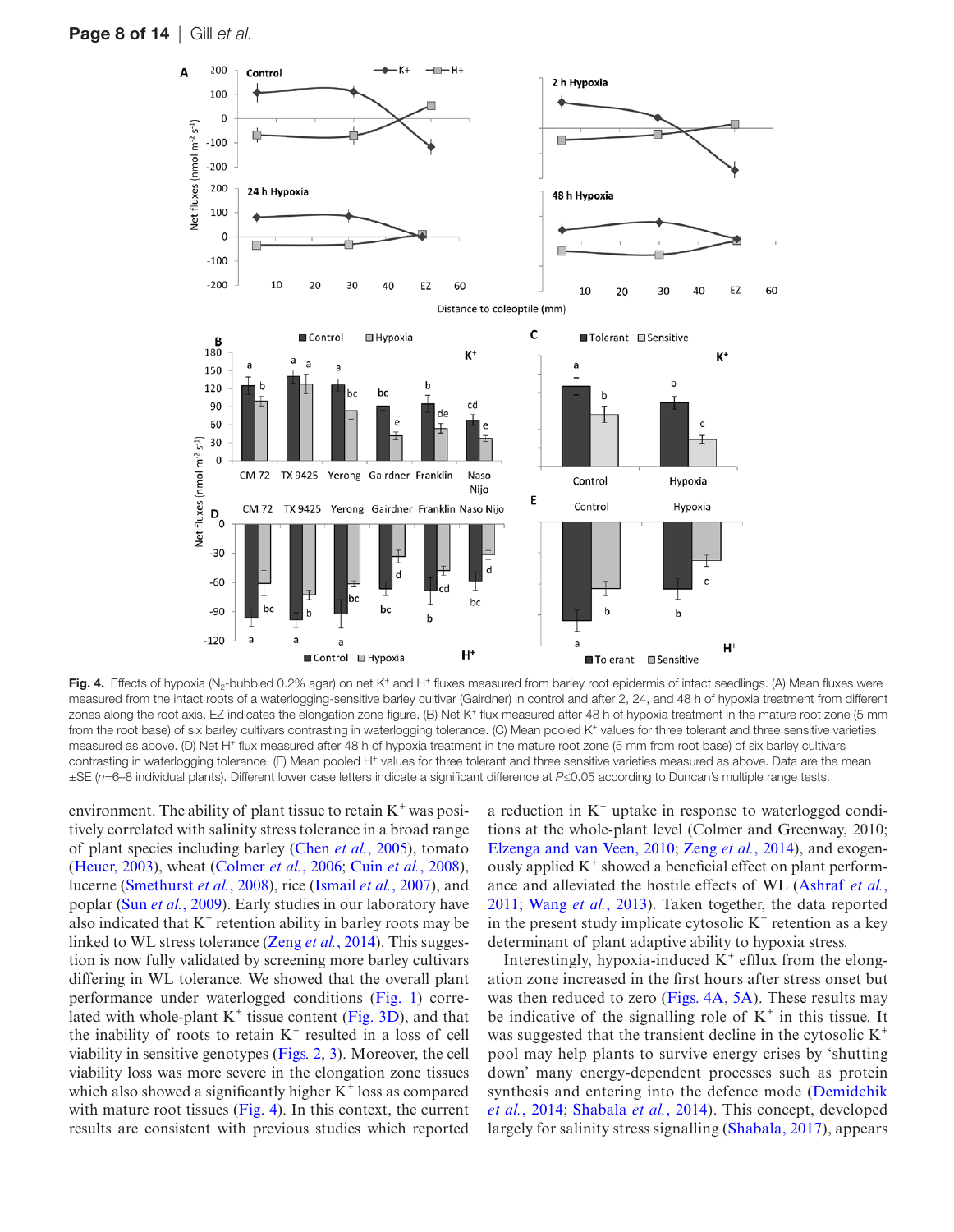

Fig. 5. Net K<sup>+</sup> and H<sup>+</sup> flux response to hypoxia (N<sub>2</sub>-bubbled 0.2% agar) measured from excised roots of a waterlogging-sensitive cultivar (Gairdner). (A) Mean fluxes were measured along the barley root axis in control and after 2, 24, and 48 h of hypoxia treatment from different zones. P, pre-elongation; D, distal elongation; M, meristem. (B) Correlation between net K<sup>+</sup> and H<sup>+</sup> fluxes in control and hypoxia-treated roots measured at different time points. Data are the mean ±SE (*n*=6–8 individual plants).

to be valid for hypoxia signalling as well. Under this scenario, a quick loss of  $K^+$  from the cytosol and associated reduction in the enzymatic activity would serve as a push to redirect available energy from the energy-expensive processes of structural protein synthesis, to defence-related processes, such as the prevention of cytosolic acidification, detoxification of reactive oxygen species (ROS), and production of molecular chaperones (Shabala *et al.*, 2014; Zeng *et al.*, 2014). This approach may significantly reduce the consumption of ATP and thus increase the overall fraction of the available ATP pool to fuel the continued operation of  $H^+$ -ATPase to sustain MP under O<sub>2</sub>-limited conditions. Once the signalling is over and expression of the appropriate genes has been triggered,  $K^+$  efflux from the elongation zone is reduced to zero (at 24 h and 48 h time points; Fig. 4A), to prevent further depletion of  $K^+$ resources and a loss of cell viability.

The kinetics of hypoxia-induced  $K^+$  fluxes across the PM in the mature zone are drastically different from those in the elongation zone. Here, a time-dependent progressive decline in  $K^+$  uptake is observed, with  $K^+$  uptake gradually turned into a net  $K^+$  loss in sensitive genotypes, as hypoxia progressed (Figs. 5A, 6). A strong positive correlation between the ability of mature zone cells to retain  $K^+$  and cell viability, and the overall WL stress tolerance of a specific genotype make it possible to recommend using steady-state  $K^+$  fluxes under these conditions (48 h hypoxia treatment; excised coleoptiles) as a physiological marker for breeding plants for WL stress tolerance. Our results suggested that the  $K^+$  flux measured in the mature root zone in both control and treated plants was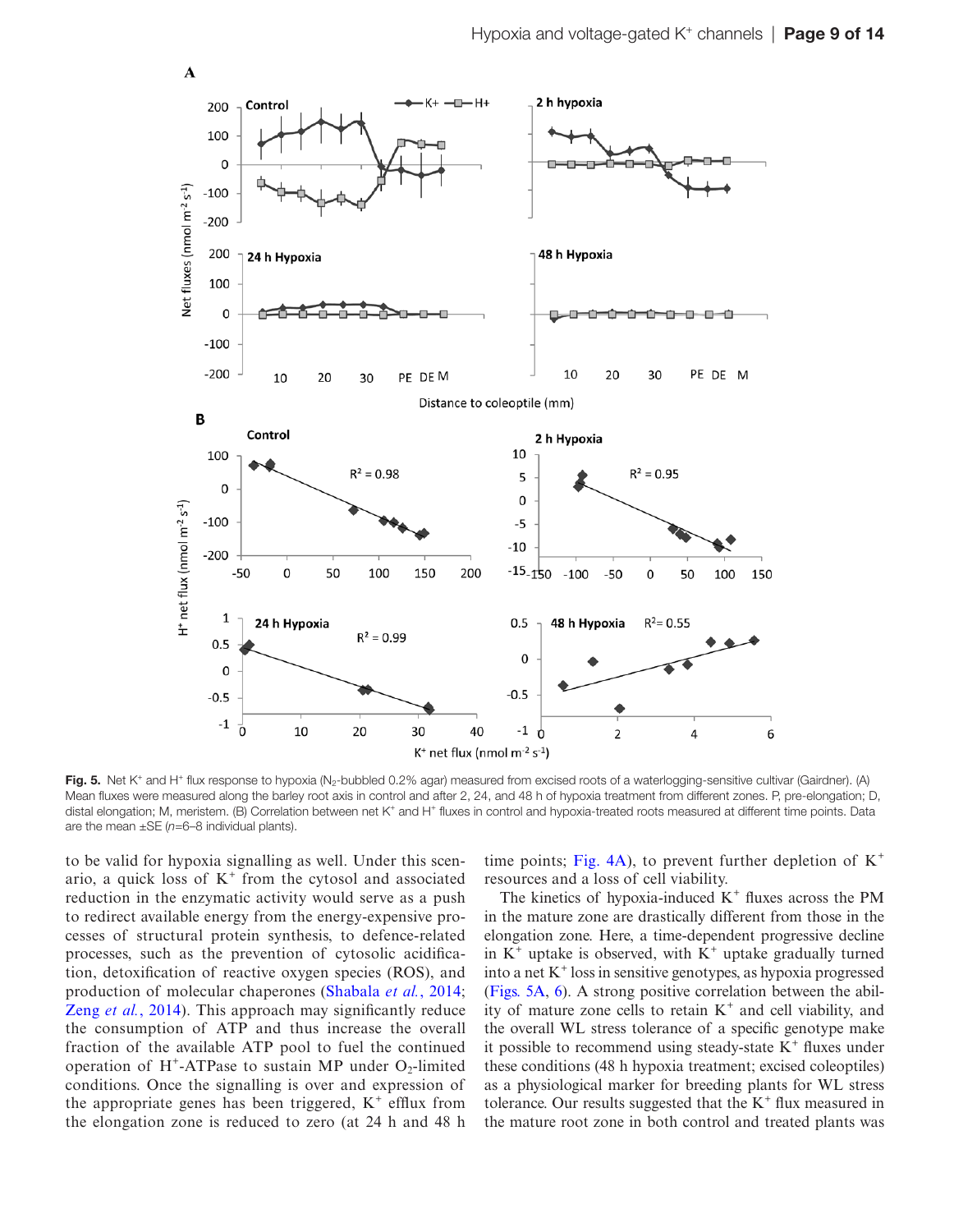

Fig. 6. Effects of hypoxia (N<sub>2</sub>-bubbled 0.2% agar) on net K<sup>+</sup> and H<sup>+</sup> fluxes measured from excised roots of six barley cultivars contrasting in waterlogging stress tolerance. (A) Steady-state mean K<sup>+</sup> fluxes (averaged over 5 min) measured after 48 h from the mature root zone (5 mm from the shoot base) of six contrasting cultivars from plants with excised coleoptiles. (B) Mean pooled K<sup>+</sup> values for three tolerant and three sensitive varieties measured as above. (C) Steady-state mean H<sup>+</sup> fluxes (averaged over 5 min) measured after 48 h from the mature root zone (5 mm from the shoot base) of six contrasting cultivars from plants with excised coleoptiles. (D) Mean pooled H<sup>+</sup> values for three tolerant and three sensitive varieties measured as above. Data are the mean ±SE (*n*=6–8 individual plants). Different lower case letters indicate a significant difference at *P*≤0.05 according to Duncan's multiple range tests.

uniform and sensitive enough to discriminate between tolerant and sensitive cultivars (Fig. 4B, C). Given that measurements are conducted in a steady state, each of them requires only 1.5–2 min, allowing  $\sim$ 30–40 specimens be measured in 1 h. Thus, the suggested protocol may be applied to screen a large number of double haploid populations for developing molecular markers and mapping quantitative trait loci (QTLs) for WL tolerance. It is worth noting that the root's ability to retain  $K<sup>+</sup>$  has never been targeted in the breeding programmes aimed at improving WL stress tolerance in any species.

## *Regulation of the voltage-gated outward-rectifying K+ channels is critical for root K<sup>+</sup> retention*

 $K<sup>+</sup>$  loss under hypoxic conditions may be triggered by a series of different potential factors such as (i) membrane depolarization and consequently channels opening; (ii) changes to the selectivity of  $K^+$  in non-selective membranes; and (iii)  $K^+$  leakage through ROS-stimulated channels (Shabala and Pottosin, 2014; Zeng *et al.*, 2014). Up to now, there are 75 genes of conjectural  $K^+$ -permeable channels in the Arabidopsis genome which are enabling  $K^+$  transport across plant membranes. K+-selective channel genes are comprised of nine Shaker-type channels (Véry and Sentenac, 2002; Demidchik *et al.*, 2014;). Two of them, SKOR (located in the stellar tissue) and GORK (located in root epidermis), are classified as outward-rectifying  $K^+$  channels. SKOR facilitates  $K^+$  release from the xylem parenchyma cells to the xylem vessels, whereas GORK is playing its role in the leakage of  $K^+$  into external media (Demidchik *et al.*, 2014).

Earlier pharmacological studies suggested that hypoxiainduced changes in  $K^+$  fluxes could potentially be mediated by both voltage-dependent  $K^+$ -inward (KIR) and  $K^+$ -outward (KOR) rectifying channels (Pang *et al.*, 2006). However, strong depolarization of MP under hypoxic conditions reported in this work (Fig. 7) makes the involvement of KIR channels (such as AKT or KAT) thermodynamically impossible. This points to the GORK channel as the most likely candidate to mediate the observed effects of hypoxia in  $K^+$  transport in barley roots. Indeed, hypoxia-induced  $K^+$  loss and MP showed a strong association; less negative values of MP were accompanied by the severe loss of  $K^+$  in a very clear and genotype-specific manner (Figs. 4A, B, 7A, B). Also, the genotypes of tissues with more negative values of MP and less  $K^+$ loss showed better growth and cell viability when exposed to hypoxia or waterlogging (Figs. 1, 3A). Importantly, in addition to MP depolarization, GORK channels are also known to be activated by ROS (Demidchik *et al.*, 2010; García-Mata and Lamattina, 2010) which can be rapidly produced under hypoxia stress (Rhoads *et al.*, 2006).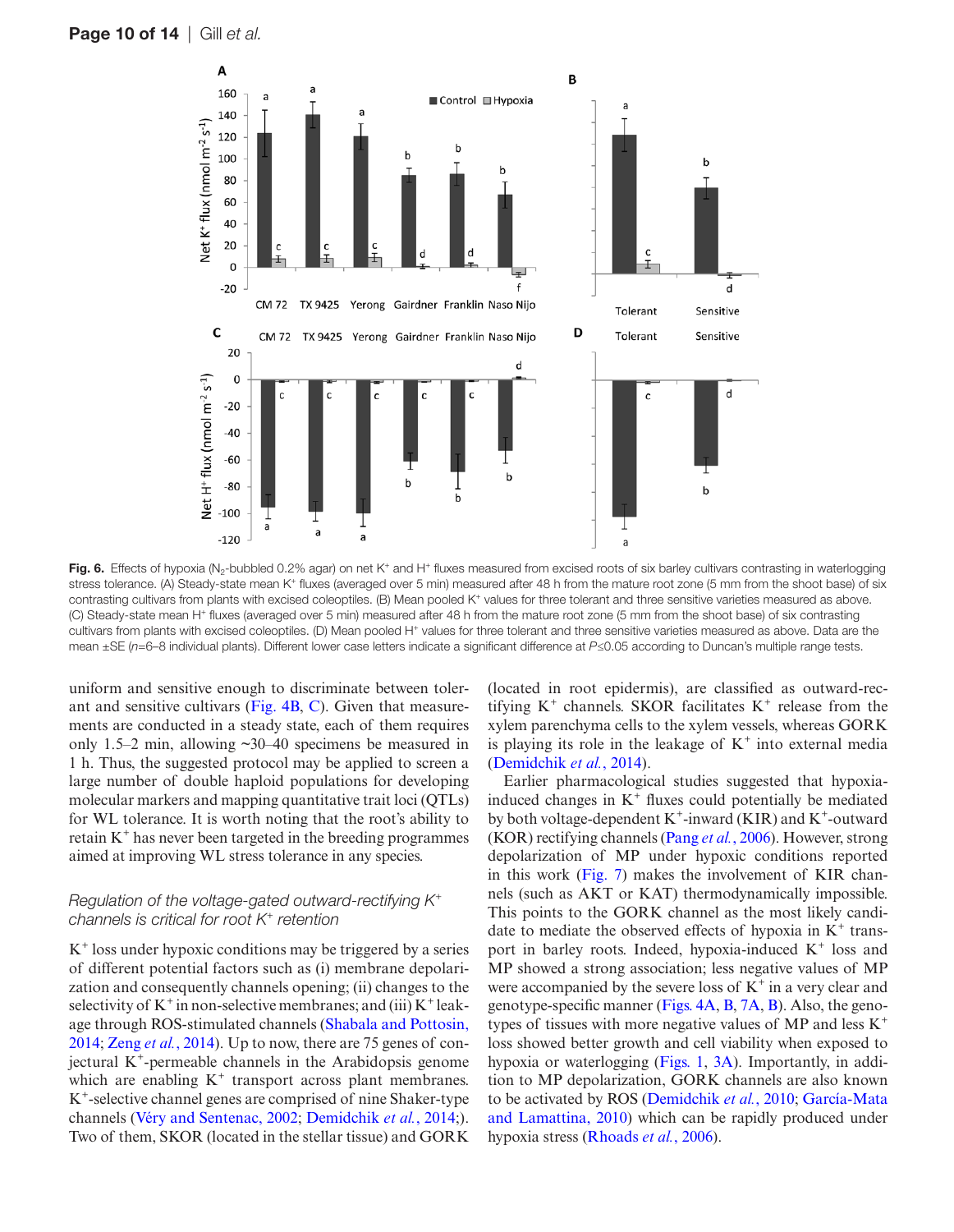

Fig. 7. (A) Effects of hypoxia (N<sub>2</sub>-bubbled 0.2% agar) treatment after 48 h on the membrane potential of six contrasting barley cultivars measured from the mature root zone (5 mm from the shoot base). Data are the mean ±SE (*n*=18–30 measurements from at least five individual plants). (B) Mean pooled membrane potential values for three tolerant and three sensitive varieties measured as above. (C, D) Effect of vanadate (0.5 mM) on steady-state H<sup>+</sup> fluxes measured from the mature and elongation regions of a barley waterlogging-sensitive cultivar (Gairdner) roots. Data are the mean ±SE (n=6 individual plants). Different lower case letters indicate a significant difference at *P*≤0.05 according to Duncan's multiple range tests.

The relative expression of *GORK* decreased in the mature zone; however, a 10-fold increase was found in the elongation zone when exposed to hypoxia (Fig. 8B), potentially explaining the higher sensitivity of this zone to hypoxia, as evidenced by viability staining (Fig. 2). Once again, this indicates that the GORK channel is the most likely candidate to control stress-induced  $K^+$  signalling and homeostasis in hypoxia-treated roots. The difference in the expression levels of *GORK* in the mature and elongation zone were mirrored by the changes of  $K^+$  effluxes when measured from different root zones of barley in hypoxic conditions (Figs. 4A, 5A). The present findings are in a full agreement with a recent report in which Arabidopsis showed a WL-tolerant phenotype after knocking out GORK channels (Wang *et al.*, 2016).

# *H+ -ATPase activity and/or expression determines GORK operation*

Oxygen plays a key role in the process of efficient production of ATP in aerobic organisms (Voesenek *et al.*, 2006). Oxygen-deficient conditions lead towards energy crises by limiting  $O_2$  availability for ATP production, which results in a limited supply of energy to fuel  $H^+$ -ATPase pumps which enable  $H^+$  extrusion (Bailey-Serres and Voesenek, 2008; Licausi and Perata, 2009; Shabala *et al.*, 2014). H<sup>+</sup> pumps are the main electrogenic systems responsible for maintaining negative membrane potential values at the root PM (Teakle *et al.*, 2013; Shabala *et al.*, 2014). At the same time, they are also major consumers of ATP. In this study, the role of H<sup>+</sup>-ATPase as a key regulator of intracellular  $K^+$ homeostasis was shown directly in experiments by modifying  $O<sub>2</sub>$  transportation to the shoot in experiments with excised coleoptiles (that operate as a snorkel under oxygen-limited conditions). The intact roots showed a significantly higher H<sup>+</sup> efflux as compared with excised roots when measured from the mature root zone of barley under hypoxia stress (Figs. 4, 6). The barley cultivars showed a strong correlation between  $H<sup>+</sup>$  flux and PM depolarization when measured from intact roots (Figs. 4, 7) which was further confirmed by the significant down-regulation of  $H^+$ -ATPase transcript levels.  $H^+$  efflux was strongly inhibited by vanadate (Fig. 7C, D), a known inhibitor of PM H+-ATPase. Our results showing reduction in  $H^+$ -ATPase expression are consistent with previously reported results of a significant reduction in the H+-ATPase activity after only 2 h of anoxic treatment in pea epicotyls (Koizumi *et al.*, 2011).

Potentially, coleoptile excision may also interfere with the root  $K^+$  uptake and/or retention due to disrupted  $K^+$  cycling between shoots and roots. However, our early experiments showed that the effect of coleoptile excision on root  $K^+$  fluxes and MP was identical to that achieved by full coleoptile submergence (Zeng *et al.*, 2014) making the above scenario unlikely.

The other two categories of  $H^+$  pumps are the tonoplastlocated vacuolar H+-ATPase (V-ATPase) and vacuolar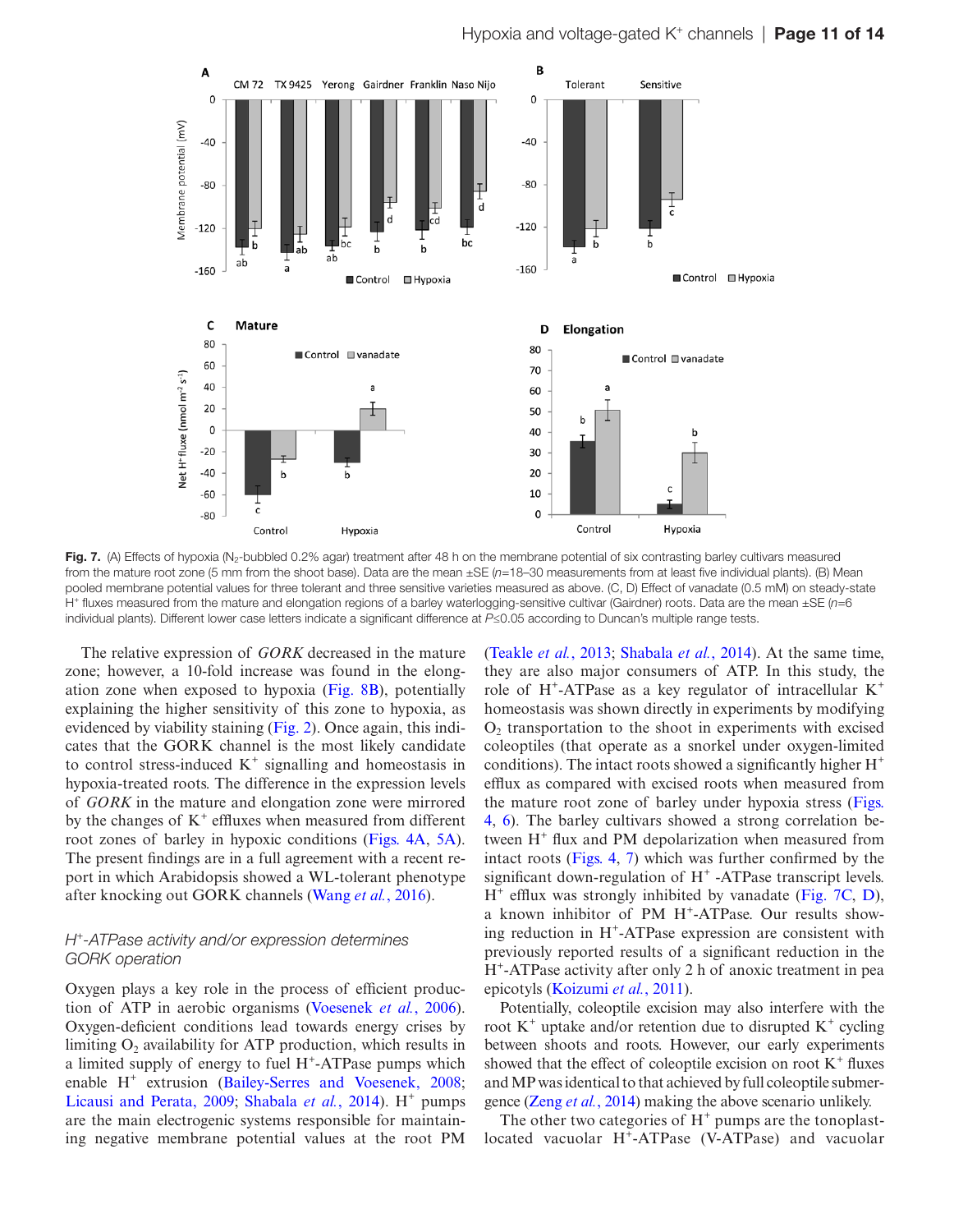

Fig. 8. Effects of 48 h hypoxia (N<sub>2</sub>-bubbled 0.2% agar) treatment on relative expression of (A) H<sup>+</sup>-ATPase (HvPMHA), (B) KOR (HvGORK), (C) H<sup>+</sup>-HPPase (*HVP 1*), and (D) (*HVP 10*) in root tissues of a waterlogging-sensitive barley cultivar (Gairdner). Data are the mean ±SE (*n*=3–5 biological and technical replicates). Root apices (4–5 mm) long from both the elongation (elongation zone, ~3 mm from root tip) and mature zone (mature zone, ~5–10 mm from the shoot base) were taken for relative expression analysis. Different lower case letters indicate a significant difference at *P*≤0.05 according to Duncan's multiple range tests.

H+-inorganic pyrophosphatase (V-PPase). These pumps show important roles for the accumulation of key ions in the vacuoles by generating an electrochemical  $H^+$  gradient through vacuolar membranes (Sze *et al.*, 1992). The V-ATPase pump plays a crucial role in avoiding cytosolic vacuolar acidification under oxygen-deficient conditions (Greenway and Gibbs, 2003; Koizumi *et al.*, 2011). Insufficient supply of  $O<sub>2</sub>$  reduced the PM and V-H<sup>+</sup>-ATPase activities (Zhao *et al.* 2012). In the state of an inadequate V-ATPase activity, the V-PPase performs as an additional or alternative powerhouse of the tonoplast (Greenway and Gibbs, 2003). It was suggested that a shift from V-ATPaseto V-PPase-driven  $H^+$  extrusion is useful to roots with limited oxygen availability (Greenway and Gibbs, 2003). The breakdown of PPi is more favourable to ATP levels when ATP availability and cytoplasmic pH decrease due to hypoxia (Felle, 2005). In this study, the transcript levels of two V-PPase-coding genes, *HVP1* and *HVP10*, were regulated differently depending on the type of tissues. A substantial up-regulation of *HVP10* expression was measured from the elongation zone which was more sensitive to hypoxia as compared with the mature zone where it showed a reduction in the transcript level (Fig. 8D). In the mature zone, that under natural conditions has a better access to oxygen (Zeng *et al.*, 2014) and thus is capable of maintaining higher H<sup>+</sup>-ATPase activity (as judged by a more negative MP; Fig. 7), the up-regulation of V-PPase may not be required. The opposite scenario occurs in the elongation zone. In this context, our results are consistent with previous reports (Carystinos *et al.*, 1995; Harada *et al.*, 2007) of a massive increase in the transcript level of V-PPase after plant exposure to anoxic conditions followed by its decrease upon return to the well-aerated state. It should be noted that V-PPase activity shows a strong  $K^+$  dependence (Obermeyer *et al.*, 1996). Given such poor  $K^+$  retention ability in the elongation zone (Fig. 5), one can assume that the efficiency of V-PPase operation in this tissue would be reduced under hypoxic conditions. Thus, the observed increase in the transcript level of *HVP10* may be interpreted as a plant's attempt to compensate for decreased V-PPase activity by increasing the number of functional units, to protect this zone from cytosolic acidosis under hypoxia stress.

## Supplementary data

Supplementary data are available at *JXB* online.

Fig. S1. Different steps of the experimental procedures.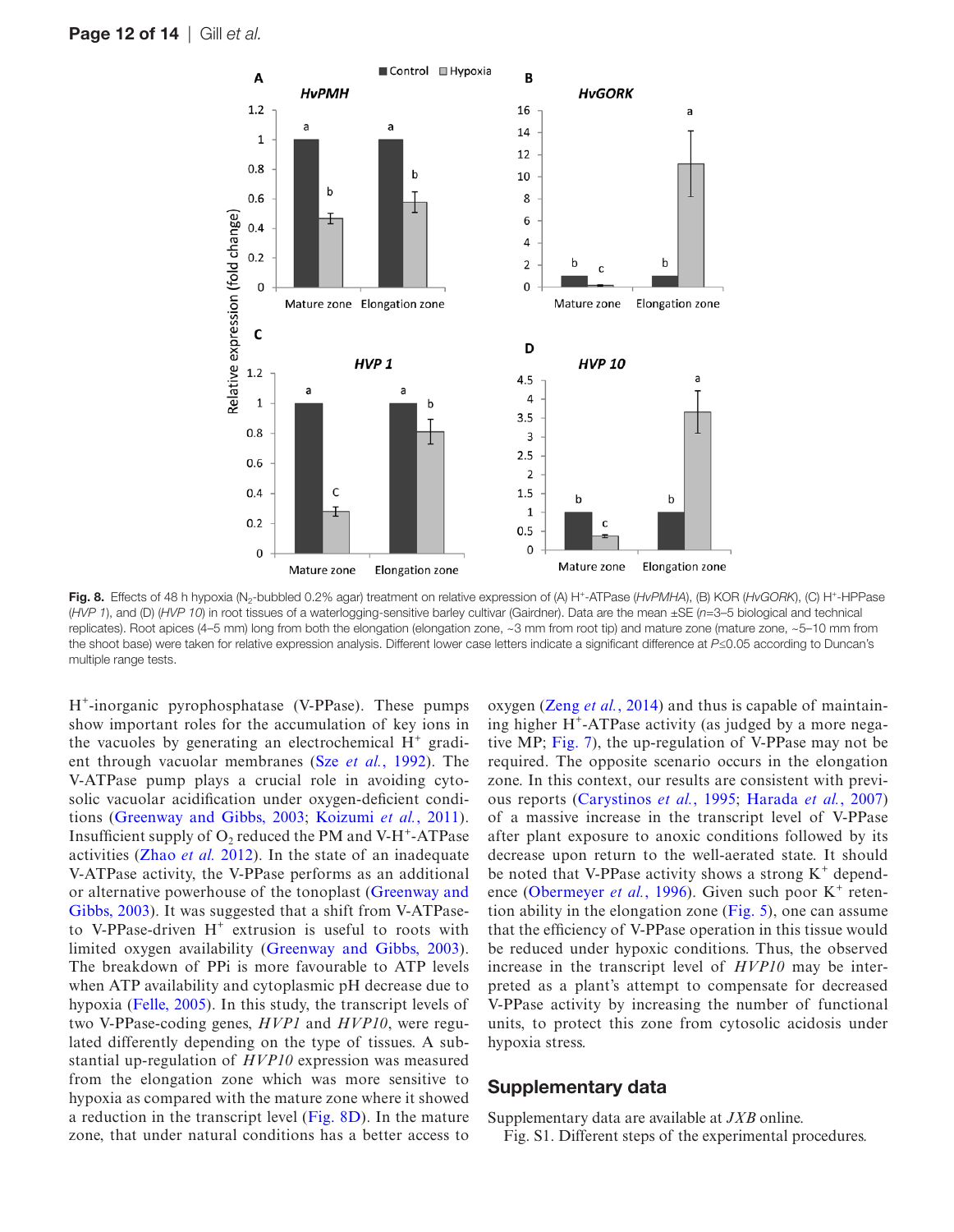Fig. S2. Correlation between  $K^+$  content in the shoot under waterlogging stress and net  $K^+$  flux in the mature root zone under hypoxia stress.

# Acknowledgements

This work was supported by an Australian Research Council Linkage grant to SS, MX, and LS.

# **References**

Alcántara E, de la Guardia MD, Romera FJ. 1991. Plasmalemma redox activity and H<sup>+</sup> extrusion in roots of fe-deficient cucumber plants. Plant Physiology 96, 1034–1037.

Anschütz U, Becker D, Shabala S. 2014. Going beyond nutrition: regulation of potassium homoeostasis as a common denominator of plant adaptive responses to environment. Journal of Plant Physiology 171, 670–687.

Arnell NW, Liv C. 2001. Hydrology and water resources. In: McCarthy JJ, Canziani OF, Leary NA, Dokken DJ, White KS, eds. Climate change: impacts, adaptation and vulnerability. Cambridge: Cambridge University Press, 191–233.

Ashraf MA, Ahmad MSA, Ashraf M, Al-Qurainy F, Ashraf MY. 2011. Alleviation of waterlogging stress in upland cotton (*Gossypium hirsutum* L.) by exogenous application of potassium in soil and as a foliar spray. Crop and Pasture Science 62, 25–38.

Ashraf M, Rehman H. 1999. Mineral nutrient status of corn in relation to nitrate and long-term waterlogging. Journal of Plant Nutrition 22, 1253–1268.

Bailey-Serres J, Colmer TD. 2014. Plant tolerance of flooding stressrecent advances. Plant, Cell and Environment 37, 2211–2215.

Bailey-Serres J, Voesenek LA. 2008. Flooding stress: acclimations and genetic diversity. Annual Review of Plant Biology 59, 313–339.

Becker D, Hoth S, Ache P, Wenkel S, Roelfsema MR, Meyerhoff O, Hartung W, Hedrich R. 2003. Regulation of the ABA-sensitive Arabidopsis potassium channel gene GORK in response to water stress. FEBS Letters 554, 119–126.

Board J. 2008. Waterlogging effects on plant nutrient concentrations in soybean. Journal of Plant Nutrition 31, 828-838.

Bose J, Babourina O, Shabala S, Rengel Z. 2010. Aluminium-induced ion transport in Arabidopsis: the relationship between Al tolerance and root ion flux. Journal of Experimental Botany 61, 3163–3175.

Buwalda F, Thomson C, Steigner W, Barrett-Lennard E, Gibbs J, Greenway H. 1988. Hypoxia induces membrane depolarization and potassium loss from wheat roots but does not increase their permeability to sorbitol. Journal of Experimental Botany 39, 1169–1183.

Carystinos GD, MacDonald HR, Monroy AF, Dhindsa RS, Poole RJ. 1995. Vacuolar H(+)-translocating pyrophosphatase is induced by anoxia or chilling in seedlings of rice. Plant Physiology 108, 641–649.

Chen Z, Newman I, Zhou M, Mendham N, Zhang G, Shabala S. 2005. Screening plants for salt tolerance by measuring K<sup>+</sup> flux: a case study for barley. Plant, Cell and Environment 28, 1230–1246.

Close D, Davidson N. 2003. Long-term waterlogging: nutrient, gas exchange, photochemical and pigment characteristics of *Eucalyptus nitens* saplings. Russian Journal of Plant Physiology 50, 843–847.

Colmer TD, Greenway H. 2011. Ion transport in seminal and adventitious roots of cereals during  $O<sub>2</sub>$  deficiency. Journal of Experimental Botany 62, 39–57.

Colmer T, Munns R, Flowers T. 2006. Improving salt tolerance of wheat and barley: future prospects. Australian Journal of Experimental Agriculture 45, 1425–1443.

Cuin TA, Betts SA, Chalmandrier R, Shabala S. 2008. A root's ability to retain K<sup>+</sup> correlates with salt tolerance in wheat. Journal of Experimental Botany 59, 2697–2706.

Cuin TA, Shabala S. 2005. Exogenously supplied compatible solutes rapidly ameliorate NaCl-induced potassium efflux from barley roots. Plant and Cell Physiology 46, 1924–1933.

Demidchik V, Cuin TA, Svistunenko D, Smith SJ, Miller AJ, Shabala S, Sokolik A, Yurin V. 2010. Arabidopsis root K<sup>+</sup>-efflux conductance activated by hydroxyl radicals: single-channel properties, genetic basis and involvement in stress-induced cell death. Journal of Cell Science 123, 1468–1479.

Demidchik V, Straltsova D, Medvedev SS, Pozhvanov GA, Sokolik

A, Yurin V. 2014. Stress-induced electrolyte leakage: the role of K<sup>+</sup>permeable channels and involvement in programmed cell death and metabolic adjustment. Journal of Experimental Botany 65, 1259–1270.

Dobrovi**č**ová S, Dobrovi**č** R, Dobrovi**č** J. 2015. The economic impact of floods and their importance in different regions of the world with emphasis on Europe. Procedia Economics and Finance 34, 649–655.

Dreyer I, Uozumi N. 2011. Potassium channels in plant cells. FEBS Journal 278, 4293–4303.

Elzenga JTM, van Veen H. 2010. Waterlogging and plant nutrient uptake. In: Mancuso S, Shabala S, eds. Waterlogging signalling and tolerance in plants. Berlin: Springer-Verlag, 23–35.

Felle HH. 2005. pH regulation in anoxic plants. Annals of Botany 96, 519–532.

Gambale F, Uozumi N. 2006. Properties of shaker-type potassium channels in higher plants. Journal of Membrane Biology 210, 1–19.

García-Mata C, Lamattina L. 2010. Hydrogen sulphide, a novel gasotransmitter involved in guard cell signalling. New Phytologist 188, 977–984.

Gibbs J, Greenway H. 2003. Review: mechanisms of anoxia tolerance in plants. I. Growth, survival and anaerobic catabolism. Functional Plant Biology 30, 353.

Greenway H, Gibbs J. 2003. Review: mechanisms of anoxia tolerance in plants. II. Energy requirements for maintenance and energy distribution to essential processes. Functional Plant Biology 30, 999–1036.

Harada T, Satoh S, Yoshioka T, Ishizawa K. 2007. Anoxia-enhanced expression of genes isolated by suppression subtractive hybridization from pondweed (*Potamogeton distinctus* A. Benn.) turions. Planta 226, 1041–1052.

Heuer B. 2003. Influence of exogenous application of proline and glycinebetaine on growth of salt-stressed tomato plants. Plant Science 165, 693–699.

Hirabayashi Y, Mahendran R, Koirala S, Konoshima L, Yamazaki D, Watanabe S, Kim H, Kanae S. 2013. Global flood risk under climate change. Nature Climate Change 3, 816–821.

Hoagland DR, Arnon DI. 1950. The water-culture method for growing plants without soil. California Agricultural Experiment Station, Circular-347.

Ismail AM, Heuer S, Thomson MJ, Wissuwa M. 2007. Genetic and genomic approaches to develop rice germplasm for problem soils. Plant Molecular Biology 65, 547–570.

Jayakannan M, Bose J, Babourina O, Rengel Z, Shabala S. 2013. Salicylic acid improves salinity tolerance in Arabidopsis by restoring membrane potential and preventing salt-induced K<sup>+</sup> loss via a GORK channel. Journal of Experimental Botany 64, 2255–2268.

Koizumi Y, Hara Y, Yazaki Y, Sakano K, Ishizawa K. 2011. Involvement of plasma membrane H<sup>+</sup>-ATPase in anoxic elongation of stems in pondweed (*Potamogeton distinctus*) turions. New Phytologist 190, 421–430.

Koyama H, Toda T, Yokota S, Dawair Z, Hara T. 1995. Effects of aluminum and pH on root growth and cell viability in *Arabidopsis thaliana* strain Landsberg in hydroponic culture. Plant and Cell Physiology 36, 201–205.

Kreuzwieser J, Gessler A. 2010. Global climate change and tree nutrition: influence of water availability. Tree Physiology 30, 1221–1234.

Kronzucker HJ, Szczerba MW, Schulze LM, Britto DT. 2008. Nonreciprocal interactions between K+ and Na+ ions in barley (*Hordeum vulgare* L.). Journal of Experimental Botany 59, 2793–2801.

Licausi F, Perata P. 2009. Low oxygen signaling and tolerance in plants. Advances in Botanical Research 50, 139–198.

Maathuis FJ. 2009. Physiological functions of mineral macronutrients. Current Opinion in Plant Biology 12, 250–258.

Malik AI, English JP, Colmer TD. 2009. Tolerance of *Hordeum marinum* accessions to  $O<sub>2</sub>$  deficiency, salinity and these stresses combined. Annals of Botany 103, 237–248.